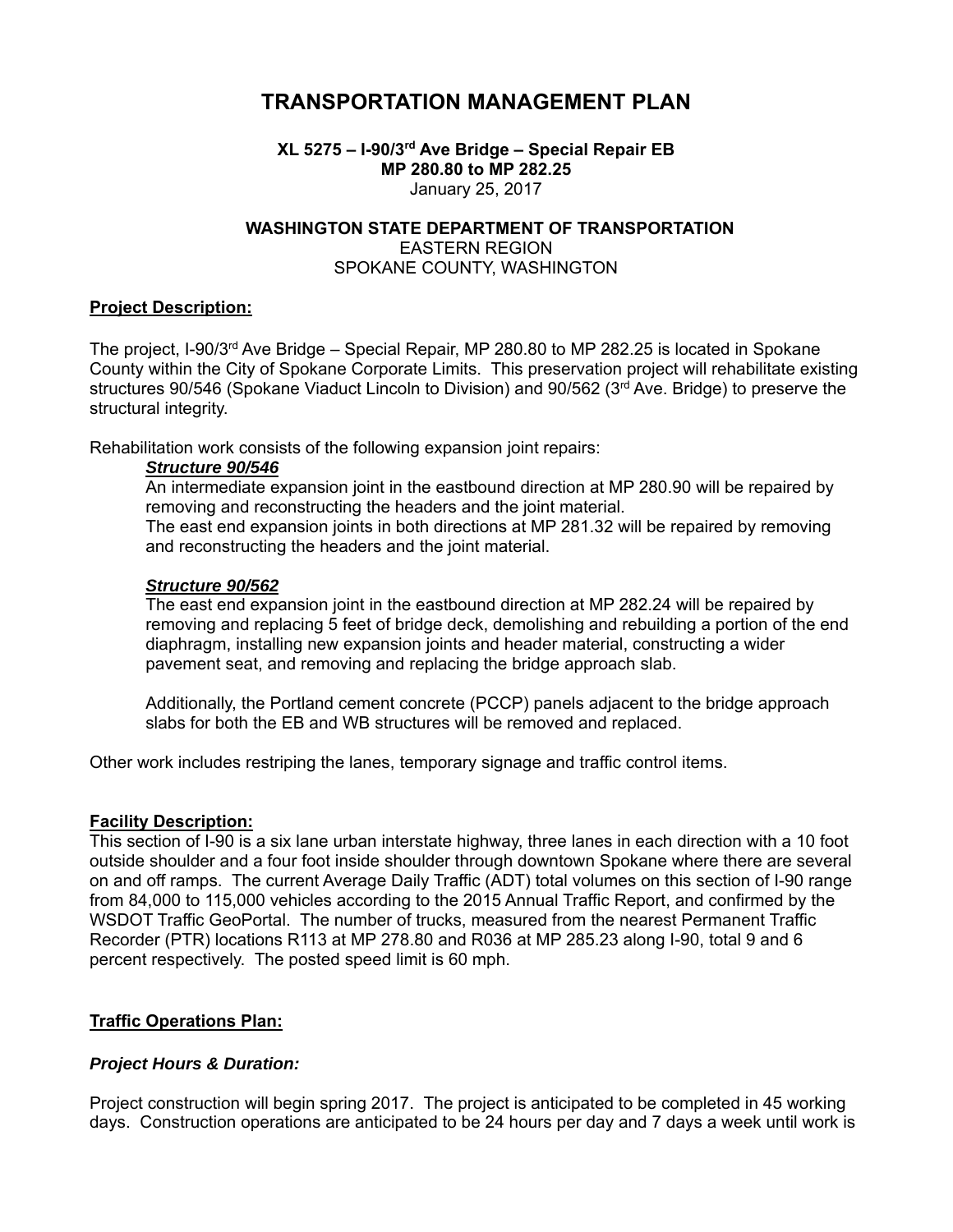completed. Eastern Region's analysis of recent traffic patterns reveals construction activities requiring lane closures should be restricted to night-time only; however, due to the need for concrete removal/expansion joint placement, and necessary concrete cure time, it will be necessary to keep lanes closed through the daytime hours and the contractor will be required to work around the clock to minimize the impact to the traveling public.

The contractor will also be allowed to restrict traffic down to one lane to set up and remove the work zones between the hours of 10:00 p.m. to 5:00 a.m. This operation will require a communication plan and outreach to keep the public informed about project progress, current traffic status, and project activities.

The work zones will be protected by temporary barrier. Temporary restriping of I-90 will be necessary to provide 2 lanes of operation in each direction per the requirements above. Staging Plans will detail the temporary striping and shifting of the traffic lanes onto the existing shoulder. Temporary concrete barrier for the work zone will be placed eastbound direction, MP 280.59 to MP 282.68 and westbound direction will be MP 282.68 to MP 282.04 and MP 281.69 to MP 281.21. The barrier locations shown here are approximate and will be refined as the work zone design is finalized. The two-lane configuration will be continuous between the different work zones.

The Project Inspector or the Contractor's Traffic Control Supervisor will notify the Traffic Management Center (TMC) by phone when any construction activity is taking place.

# *Staging/Reroute Description:*

This operation will be completed in multiple stages. Each stage will shift traffic to half of the roadway while the other half is removed and repaired. Once that half has been completed and ready for traffic, the traffic control barriers, devices, and temporary striping will be shifted to allow for the construction work zone to move to the other lanes. This will be completed through the utilization of pinned temporary concrete barriers, traffic drums/devices, and temporary striping to shift traffic. A minimum of two 10 foot lanes with shy distance of 1 foot to the temporary and permanent traffic barriers will be provided in each direction. Due to the lane restrictions, width and constraints, a speed limit reduction will be proposed. A separate speed limit reduction package has been submitted for approval.

This project is broken into two stages with Stage 2 broken into Stage 2a and Stage 2b. The work zones for each stage will be protected by pinned concrete barrier and traffic will be in 2 10-foot lanes with 1-foot shy distance to barrier. Traffic will be opened back up to all lanes in the EB direction prior to the Thor/Freya exit and in the WB direction just after the Division WB off ramp. The work performed in each stage is as follows:

#### *Stage 1*

**EB** inside lane closures at the Structure  $90/562$  ( $3<sup>rd</sup>$  Ave. Bridge)

#### *Stage 2*

**EB** outside lane closures at the Structure 90/562 ( $3<sup>rd</sup>$  Ave. Bridge)

Stage 1 and Stage 2 shall be completed in 45 working days.

#### *Stage 2a*

- EB and WB inside lane closures on Structure 90/546 (Spokane Viaduct)
- WB inside lane closures at Structure 90/562 (3<sup>rd</sup> Ave. Bridge)

#### *Stage 2b*

EB and WB outside lane closures on Structure 90/546 (Spokane Viaduct)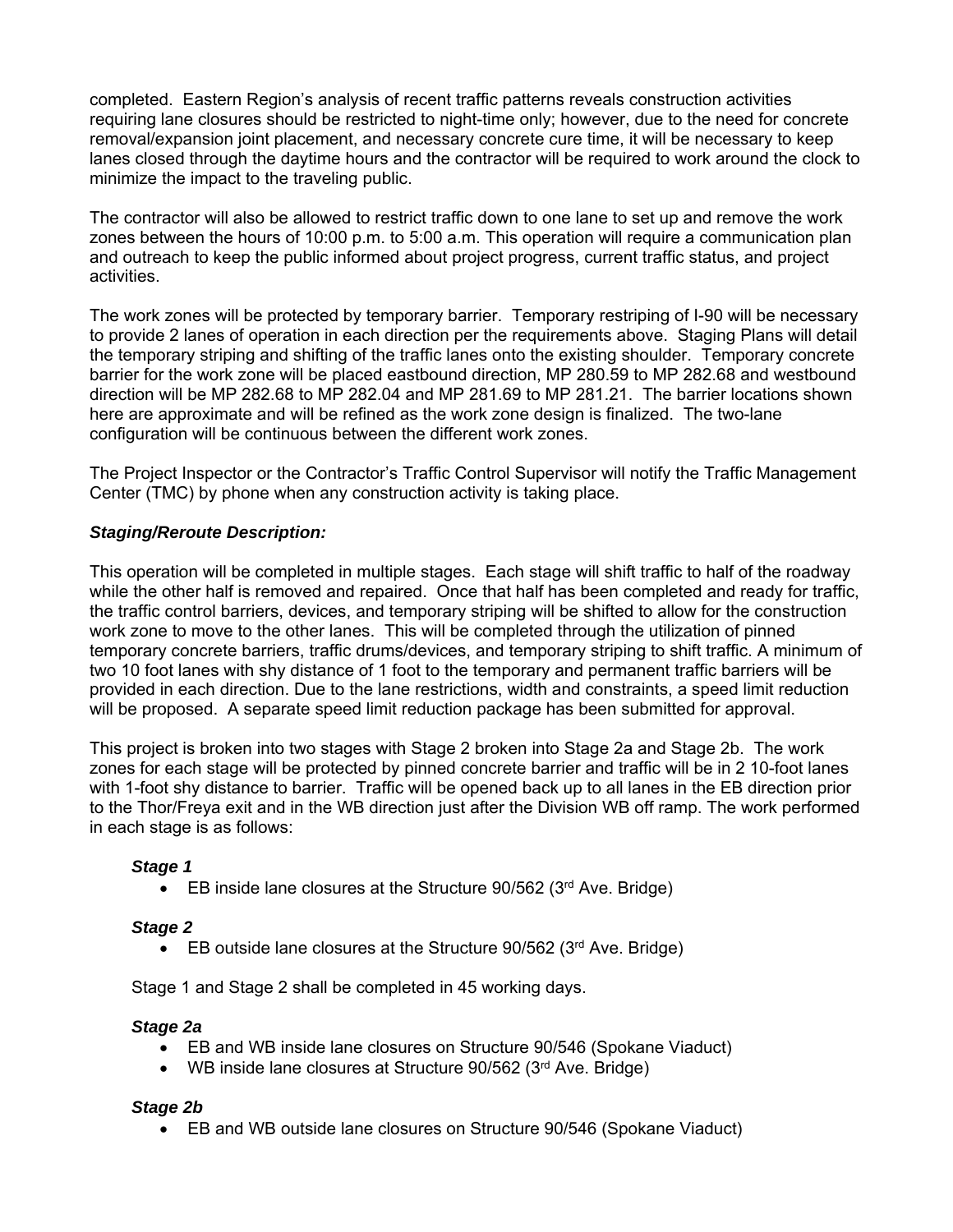WB outside lane closures at Structure 90/562 (3rd Ave. Bridge)

All Stage 2a and Stage 2b work shall be completed as follows:

The contractor will have 10 consecutive work days to complete all EB work and 10 consecutive work days to complete all WB work. After starting work in one direction, the contractor shall start work no more than 10 days later in the opposite direction. All Stage 2a and Stage 2b work shall be scheduled to avoid Memorial day weekend and Hoopfest weekend, and shall be within the 20 work days allowed for Stage 2.

#### *Other Work Zone Considerations/Restrictions:*

The Contract Specifications will contain requirements for consideration of and coordination with other construction projects adjacent to this project, such as the ongoing work the City of Spokane is doing on their downtown streets. The City of Spokane Construction projects are listed at the following internet address: https://my.spokanecity.org/projects/construction/. Determination and utilization of haul routes will be included in the Contract Specifications.

#### *Access Impacts:*

The project limits are located along I-90 in the vicinity of downtown Spokane. No access revisions or temporary access points will be utilized for this project.

Access at interchange ramp locations will be evaluated and ramp closures are anticipated because of the reduced capacity of I-90 due to lane reductions. Ramps anticipated for closure are the EB onramps at Maple/Walnut, EB off and on ramps at Altamont, and WB on-ramp at Altamont. Alternate route/detour signing will be included in the contract for any ramp closures and any ramp closures allowed will require notice provided to the traveling public as required by law and specified in the contract provisions.

# *Delays:*

This project traverses the downtown area of Spokane, a high population density area of eastern Washington where mainline traffic volumes are between 84,000 and 113,000 ADT. WSDOT's Performance Measurement System (PeMS) data indicates that the two lane daytime configuration of the project work zones will not have the capacity to carry these volumes. The PeMS data also indicates that reducing traffic to one-lane can only happen between the hours of 10:00 p.m. and 5:00 a.m. Because the 2-lane work zones do not have the capacity for the traffic volume, there will be congestion in the daytime hours. Volumes decrease during nighttime hours so when contract work requires traffic to be in a single lane, this work will be limited to the hours between 10:00 p.m. and 5:00 a.m. so as not to impose undue delay on the motoring public. This contract will specify liquidated damages for failure to complete the project within the allotted time.

On and off-ramp traffic may affect traffic flow. The ramp traffic volumes (ADT) are as follows:

| <b>Eastbound</b>     |           | <b>Westbound</b>  |          |
|----------------------|-----------|-------------------|----------|
| Maple/Walnut on-ramp | $-11,000$ | Altamont off-ramp | $-1,900$ |
| Monroe on-ramp       | $-5,600$  | Altamont on-ramp  | $-1,900$ |
| Division off-ramp    | $-8,900$  | 2nd Ave. off-ramp | $-3,700$ |
| Division on-ramp     | $-14,000$ | Hamilton off-ramp | $-7,500$ |
| Hamilton off-ramp    | $-6,000$  | Hamilton on-ramp  | $-5,000$ |
| Hamilton on-ramp     | $-7,600$  | Division off-ramp | $-9,700$ |
| Altamont off-ramp    | $-2,700$  |                   |          |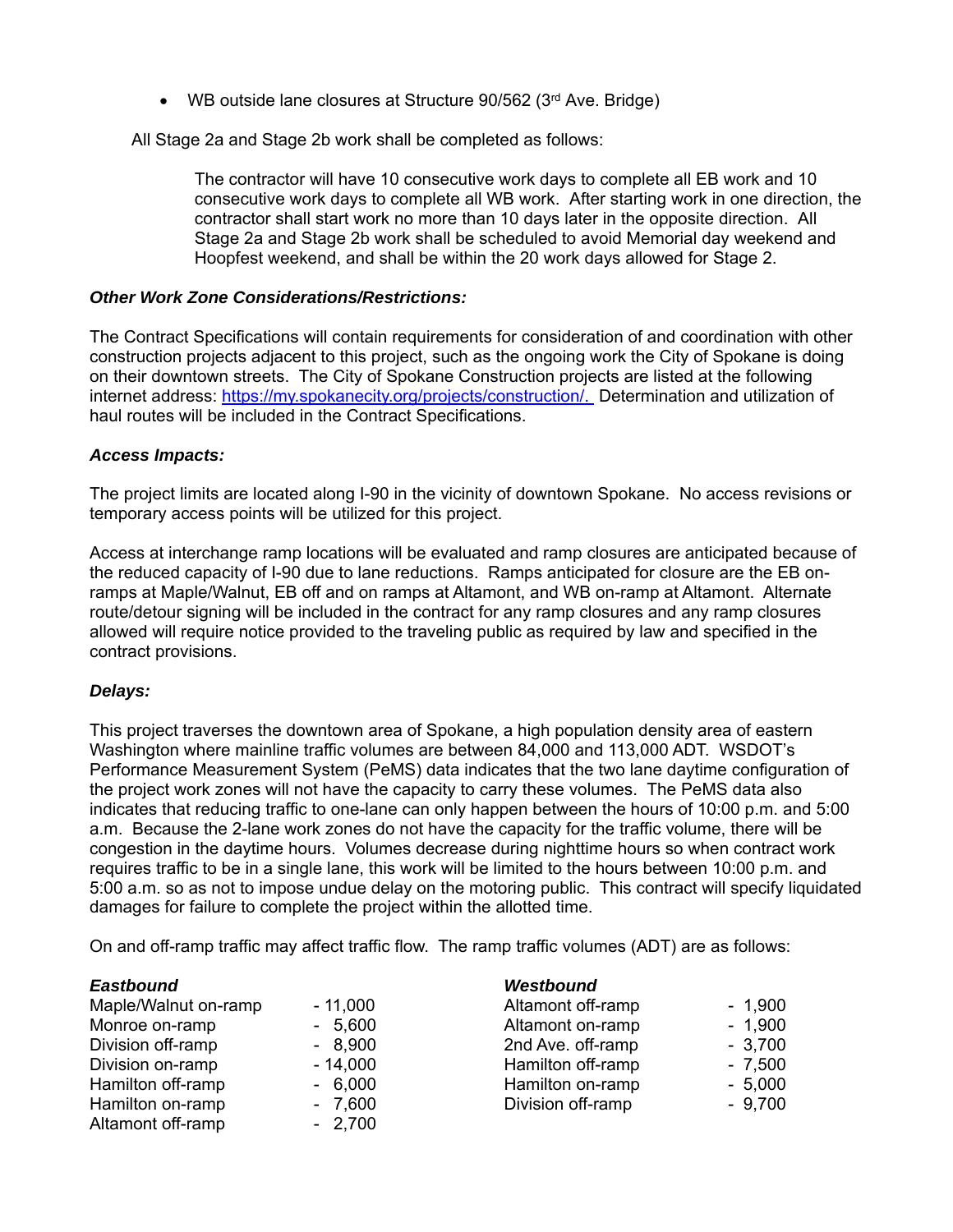In the event of a traffic incident within the work zone, WSDOT's Incident Response Team in conjunction with WSP, the TMC, and other emergency services will respond to the scene to clear the incident as quickly as possible. Coordination between the Contractor, Project Inspectors, and the TMC will ensure that traffic flow is restored quickly if incidents occur within the work zone. Prior to construction, the PEO will meet with the TMC, WSP, and tow truck operator's organization to discuss options available for rapid response to work zone incidents. Additional/targeted WSDOT Incident Response may be considered as an option.

# *Modifying the Traffic Control Strategy:*

The project traffic control strategies will be continually monitored and evaluated throughout the duration of the project to ensure the traffic control strategies are still applicable and effective. The Project Inspector and Traffic Control Supervisor will work together to update Traffic Control Plans including addressing the changing needs of the work zone. The Project Office will communicate regularly with the TMC to prepare and coordinate messages for the Highway Advisory Radio and Variable Message Signs operated by the TMC.

The delay from the lane reductions will cause some drivers to seek alternate routes and/or adjust their travel schedules. Effects from seeking alternate routes may show up at local intersections. The Project Office has discussed the project with the City of Spokane, which is prepared to modify signal timings to alleviate to the extent possible. Other modifications with the potential to improve network performance include movement restrictions at the intersection of  $4<sup>th</sup>$  and Division to alleviate queuing on the EB off ramp, and if necessary, closure of the WB Division off ramp to utilize the WB off ramp green phase to clear the EB off ramp. Westbound, messaging to encourage use of 2<sup>nd</sup> Avenue as an alternative route to downtown may lessen queuing on mainline at the entrance to the work zone.

# *Construction Vehicle Ingress/Egress:*

Contractor vehicles, equipment, and materials will be contained either inside the protected work zone, once the temporary concrete barrier is in place, or outside of the clear zone. Access to the protected work zone for construction vehicles will be in a manner that does not affect traffic operations. Contractor staging areas will be the responsibility of the Contractor to determine and will require the approval of the Engineer if within Highway Right of Way.

Construction vehicles will be required to enter and exit the project site with all other vehicles. Signing will be provided at locations where trucks enter or exit a protected work zone within the project limits. At protected work zones, Contractor accesses will be provided to allow ingress/egress. The access locations will be blocked with a movable barricade, gate, or drums to keep the motoring public from entering. Flaggers will not be allowed to impede mainline traffic; but traffic control labor may be allowed to assist the contractors entering and exiting the construction work zone by the moving and resetting of traffic control devices to ensure that the work zone is continuously secure.

# *Pedestrians and Bicycles:*

Pedestrians and bicyclists are not allowed on this segment of I-90. Changes to surface street travel will not affect pedestrian or cyclist travel other than the possibility of additional delay.

# **Traffic Control Plan**

# *Signing:*

Class A Construction Signs will be installed at the beginning and end of project and at interchanges within the project limits. Class B Construction Signs will be used within the project limits to warn and